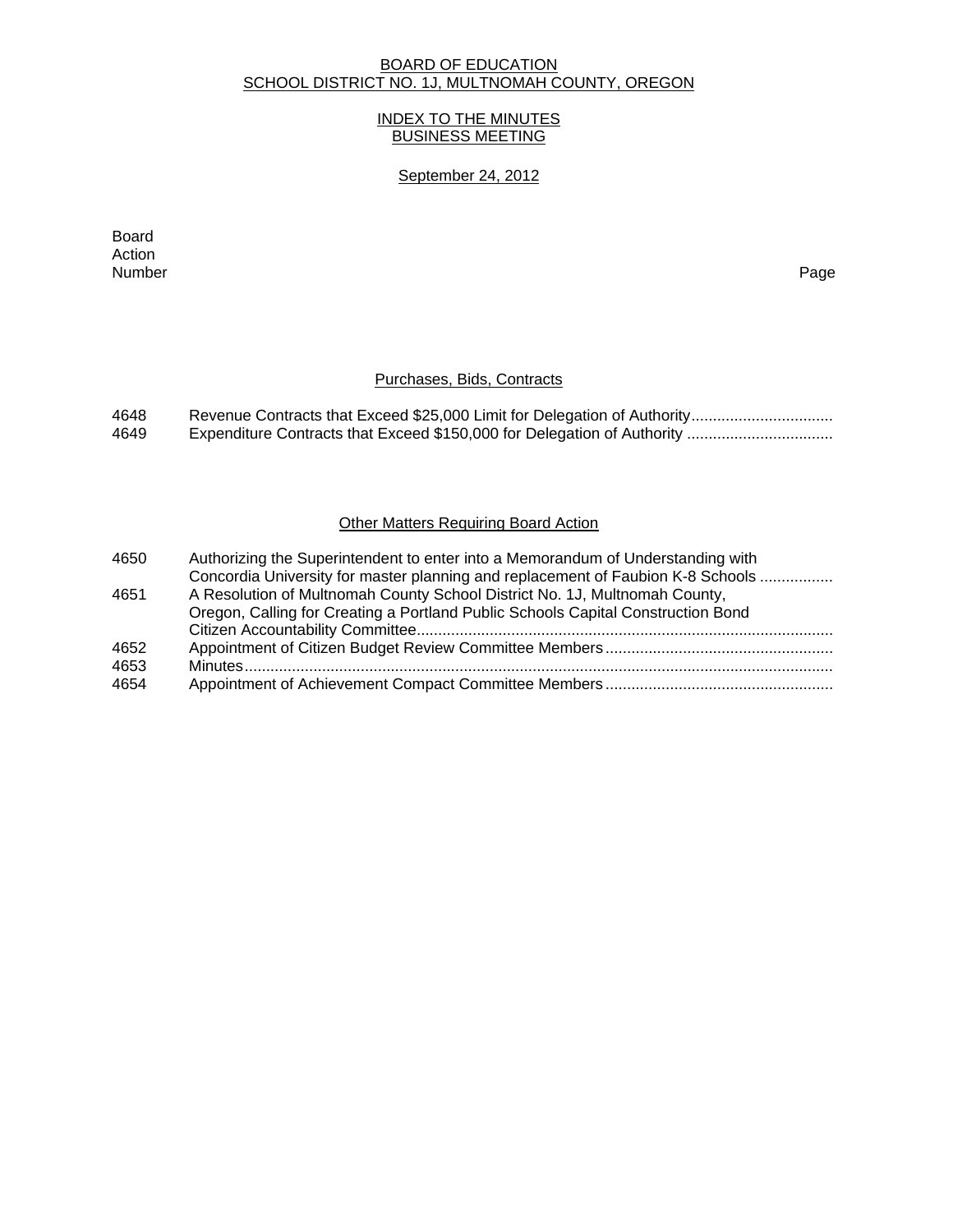#### September 24, 2012

#### OFFICE OF THE BOARD OF EDUCATION SCHOOL DISTRICT NO. 1J, MULTNOMAH COUNTY, OREGON BLANCHARD EDUCATION SERVICE CENTER PORTLAND, OREGON

The Regular Meeting of the Board of Education came to order at 6:03pm at the call of Co-Chair Martin Gonzalez in the Board Auditorium of the Blanchard Education Service Center, 501 N. Dixon St, Portland, Oregon.

There were present: Pam Knowles - *absent* Ruth Adkins - *absent* Bobbie Regan Trudy Sargent Martin Gonzalez, Co-Chair Matt Morton Greg Belisle, Co-Chair

Alexia Garcia, Student Representative

**Staff** 

 Carole Smith, Superintendent Jollee Patterson, General Counsel/Board Secretary Caren Huson-Quiniones, Board Senior Specialist

#### **PARTNERSHIP RECOGNITION**

Lolenzo Poe, Chief Equity Officer, honored the SUN partnership who provides wraparound services to our most needy students. Bill Scott, Co-Chair of the SUN Coordinating Council, thanked PPS for their support, having treated the SUN partnership as one of your strategies to meet the needs of the District. The SUN system provides strategic alignment of resources and efforts towards PPS milestones, engages the community and families, provides wraparound supports, and has an equity focus. Joann Fuller, Multnomah County, thanked PPS for the deep partnership they have. Kali Thorne Ladd, Portland Mayor's Office, stated that SUN was an integral part of the Portland Plan. Superintendent Smith thanked SUN for their tremendous partnership.

#### **SUPERINTENDENT'S REPORT**

Superintendent Smith provided her report which included the following topics: Project Community Care Day, Schoolhouse Supplies 10<sup>th</sup> Anniversary, Congratulations to Molly Chun and the consolidation of Boise Eliot and Humboldt this year, PPS Reconnection Services, High School Schedule, SAT Scores with PPS reading being 32 points higher than the state, High School student voter registration drive, and the rescinding of an employment offer as the applicant was dishonest on their application.

#### **MEMORANDUM OF UNDNERSTANDING WITH CONCORDIA UNIVERSITY**

Bob Alexander, Director of Planning and Asset Management, provided an update on the Memorandum of Understanding (MOU) with Concordia University. The MOU identifies and outlines joint use of each other's facilities. LaShawn Lee, Principal of Faubion, stated that the relationship Faubion has had with Concordia in the past five years has led to the MOU. Each day, Concordia staff and students walk to Faubion to assist in the classroom; they tutor and teach. Ms. Lee added that they were making progress as they walked the path together.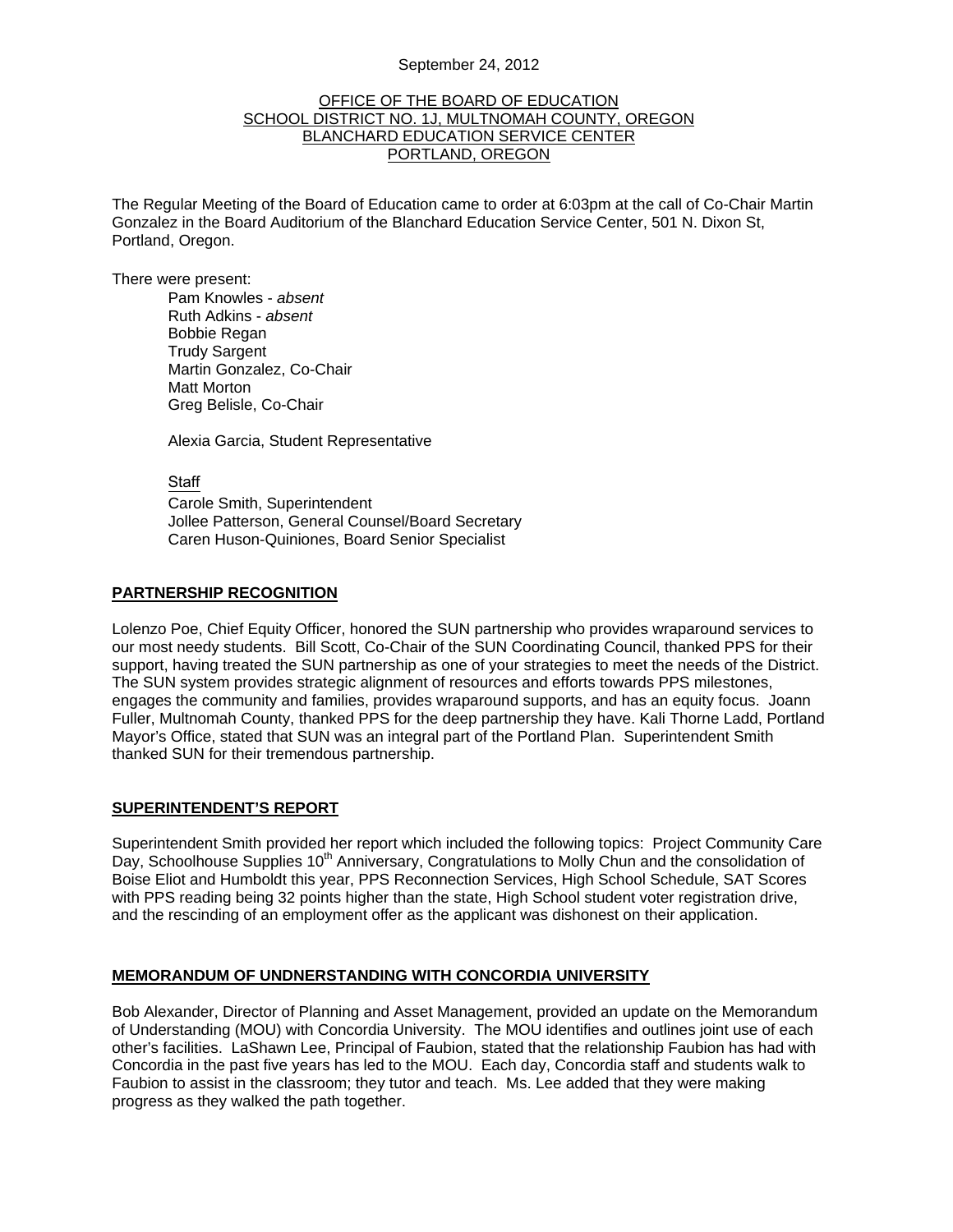Gary Withers, Executive VP of Concordia University, commented that they get to start with a blank piece of paper and they have begun the work on their feasibility study. They are ready to write the next chapter. The following individuals spoke in support of the MOU: Sydney K. (Faubion student), Katie Quick, Mary Harbolt, and Chris Dunaville. Chuck Schlimpert, President of Concordia University, stated that everything the Board had heard was true. Schools cannot solve the problems alone, you need the entire community. If we do this the right way, it will be a national model that everyone looks to.

Tom Sincic, President of a soccer club in northeast Portland, stated that kids needed places to play. Keeping healthy helps education and he wants to give kids opportunities. The MOU mentions the play space and the athletic field as part of the project, and that playspace needs to be preserved for PPS kids.

Director Regan commented that people were excited about the partnership and it is seen as a strategic relationship. Director Morton stated that the solutions to challenges can be found in the community itself; this is a solution that is innovative and makes sense. This will serve students at Faubion so well and he was very excited to say yes to the MOU.

# **CITIZEN ACCOUNTABILITY COMMITTEE: MEMBER APPOINTMENT AND CHARTER**

Jim Owens, Director of Capital Operations, reported that staff was asking the Board to approve the Charter for the Citizen Accountability Committee and also to approve the proposed membership.

Mike Rosen, Legislative Chair for the PTA, stated that important changes were needed in the charter. His concern was the current committee make-up consisted of all business representatives and disconnected from the community.

Co-Chair Belisle commented that he was impressed with the level of folks who were willing to lend their expertise to this project. We have never had this level of oversight before. Citizens can also hold the board accountable; he was comfortable with the charter and the members. Director Regan mentioned that there would be many opportunities for citizen engagement as we move forward. She assumed the Board could reserve the right to add to the committee in the future. The committee will report directly to the Board, and we should be open to further suggestions as we go. Director Sargent added that the charter was clear about the committee having a very specific charge and to make sure District funds provided under the bond were used in the way the bond outlines.

# **APPOINTMENT OF ACHIEVEMENT COMPACT ADVISORY COMMITTEE**

Sue Ann Higgens, Chief Academic Officer, explained the composition of the Achievement Compact Committee and the role of the committee. Ms. Higgens added that staff worked with PAPSA, PFSP and PAT in the selection of members of the committee.

Carol Weir, President of the PTA, thanked the Board for considering the inclusion of parents on the committee, as she believes OEIB will be looking to revise their charter to include parents. The more voices at the table mean the more transparency.

# **ADJOURN**

Co-Chair Gonzalez adjourned the meeting at 7:57pm.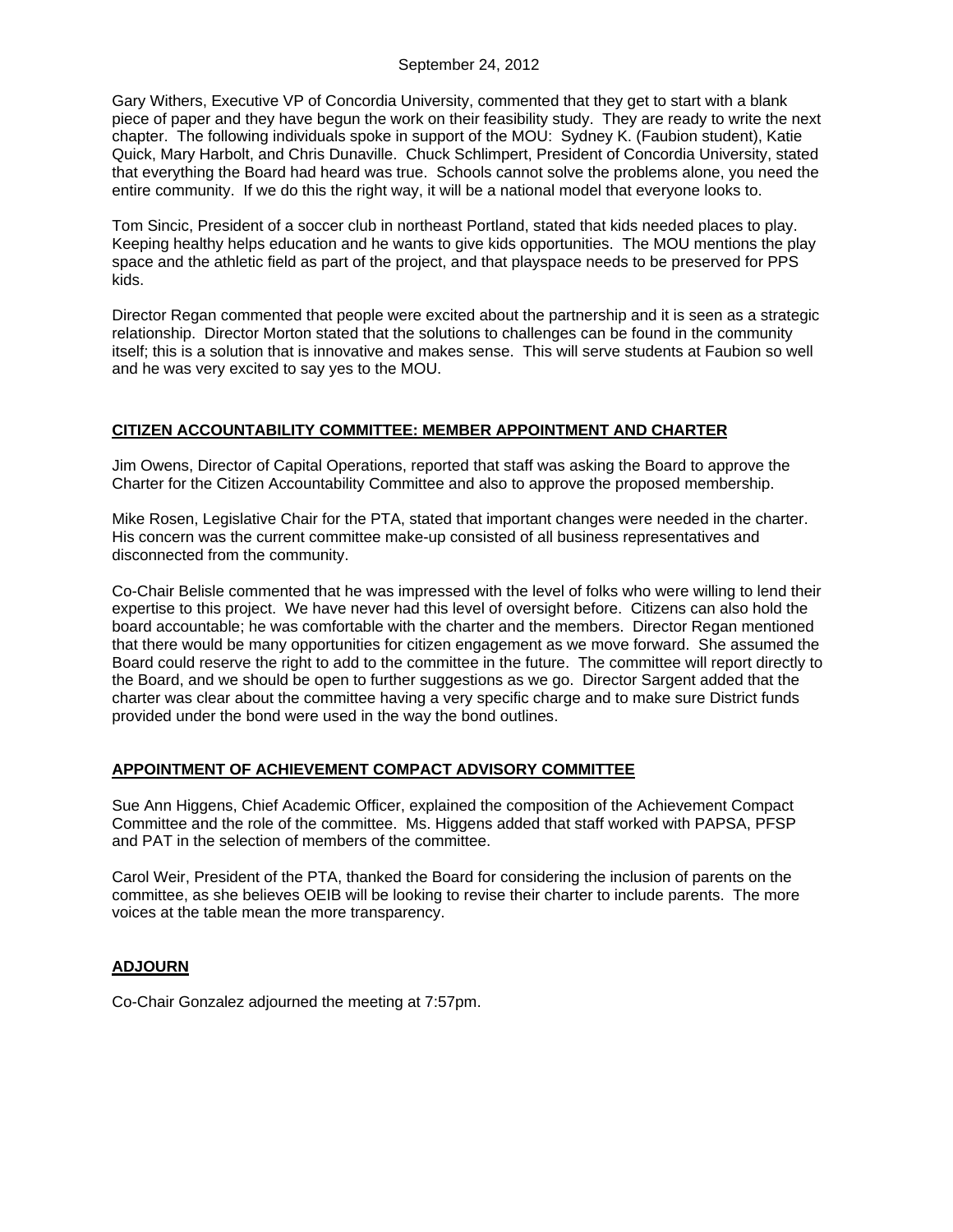# Purchases, Bids, Contracts

The Superintendent RECOMMENDED adoption of the following items:

## Numbers 4648 and 4649

Director Belisle moved and Director Sargent seconded the motion to adopt the above numbered items. The motion was put to a voice vote and passed unanimously (vote: 5-yes, 0-no; with Directors Knowles and Adkins absent and Student Representative Garcia voting yes, unofficial).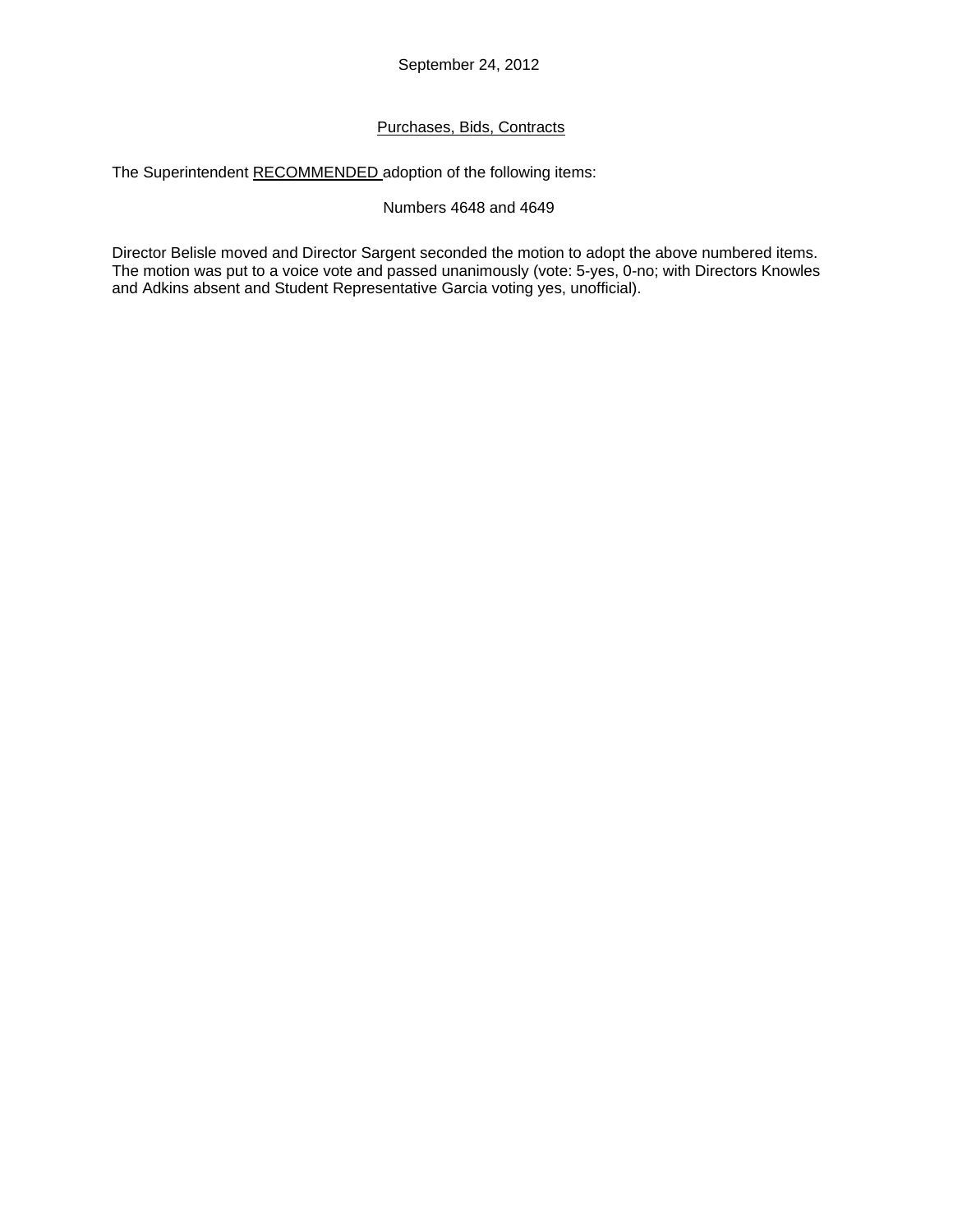#### September 24, 2012

# **RESOLUTION No. 4648**

## Revenue Contracts that Exceed \$25,000 Limit for Delegation of Authority

### **RECITAL**

Portland Public Schools ("District") Public Contracting Rules PPS-45-0200 ("Authority to Approve District Contracts; Delegation of Authority to Superintendent") requires the Board of Education ("Board") to enter into and approve all contracts, except as otherwise expressly authorized. Contracts exceeding \$25,000 per contractor are listed below.

## **RESOLUTION**

The Superintendent recommends that the Board approve these contracts. The Board accepts this recommendation and by this resolution authorizes the Deputy Clerk to enter into agreements in a form approved by General Counsel for the District.

# **NEW CONTRACTS**

| Contractor              | <b>Contract Term</b>            | <b>Contract Type</b> | <b>Description of Services</b>                                                                                                                                                                                                                                           | Contract<br>Amount | Responsible<br>Administrator,<br><b>Funding Source</b>  |
|-------------------------|---------------------------------|----------------------|--------------------------------------------------------------------------------------------------------------------------------------------------------------------------------------------------------------------------------------------------------------------------|--------------------|---------------------------------------------------------|
| <b>RAND Corporation</b> | 07/24/12<br>through<br>06/30/13 | R 59352              | District-wide: Research<br>services on the effect of dual-<br>language immersion on<br>student achievement.                                                                                                                                                              | \$40,000           | M. Goff<br><b>Fund 205</b><br>Dept. 9999<br>Grant G1281 |
| <b>OEA Choice Trust</b> | 09/01/12<br>through<br>06/01/13 | R 59378              | District-wide: Funds to support<br>new Wellness Works<br>Collaborative, seeking to<br>improve District employee<br>wellness through community<br>partnerships that work to<br>improve nutrition, physical<br>activity, and lifestyle wellness<br>at no cost to District. | \$25,000           | L. Poe<br><b>Fund 299</b><br>Dept.9999<br>Grant S0262   |

# **NEW INTERGOVERNMENTAL AGREEMENTS / REVENUE ("IGA/Rs")**

| Contractor             | <b>Contract Term</b>            | <b>Contract Type</b>                                                                         | <b>Description of Services</b>                                                                                            | Contract<br>Amount                           | Responsible<br>Administrator,<br><b>Funding Source</b> |
|------------------------|---------------------------------|----------------------------------------------------------------------------------------------|---------------------------------------------------------------------------------------------------------------------------|----------------------------------------------|--------------------------------------------------------|
| Gresham-Barlow         | 07/01/12<br>through<br>06/30/13 | IGA/R 59360                                                                                  | Columbia Regional Program<br>will provide classroom services<br>for regionally eligible deaf/hard<br>of hearing students. | \$161,900                                    | H. Adair                                               |
| <b>School District</b> |                                 |                                                                                              |                                                                                                                           |                                              | <b>Fund 299</b><br>Dept. 9999<br>Grant S0031           |
| Oregon City School     | 07/01/12                        | IGA/R 59377                                                                                  | Columbia Regional Program                                                                                                 | \$33.750                                     | H. Adair                                               |
| <b>District</b>        | through<br>06/30/13             | will provide classroom services<br>for regionally eligible deaf/hard<br>of hearing students. |                                                                                                                           | <b>Fund 299</b><br>Dept. 9999<br>Grant S0031 |                                                        |

# **AMENDMENTS TO EXISTING CONTRACTS**

| Contractor                          | <b>Contract Term</b>                                     | <b>Contract Type</b>       | <b>Description of Services</b>                                                                                                                                                   | Amendment<br>Amount,<br><b>Contract Total</b> | Responsible<br>Administrator.<br><b>Funding Source</b>  |
|-------------------------------------|----------------------------------------------------------|----------------------------|----------------------------------------------------------------------------------------------------------------------------------------------------------------------------------|-----------------------------------------------|---------------------------------------------------------|
| <b>Portland State</b><br>University | 09/05/12<br>through<br>06/14/13<br>Year 5 of<br>Contract | IGA/R 56562<br>Amendment 4 | PSU will pay for 0.25 FTE of<br>Nancy Lapotin's annual salary<br>while she works to design and<br>establish a professional<br>development program for K-<br>12 science teachers. | \$25,108<br>\$126.026                         | M. Goff<br><b>Fund 205</b><br>Dept. 5447<br>Grant G1153 |

# **LIMITED SCOPE REAL PROPERTY AGREEMENTS and AMENDMENTS**

No Limited Scope Real Property Agreements and Amendments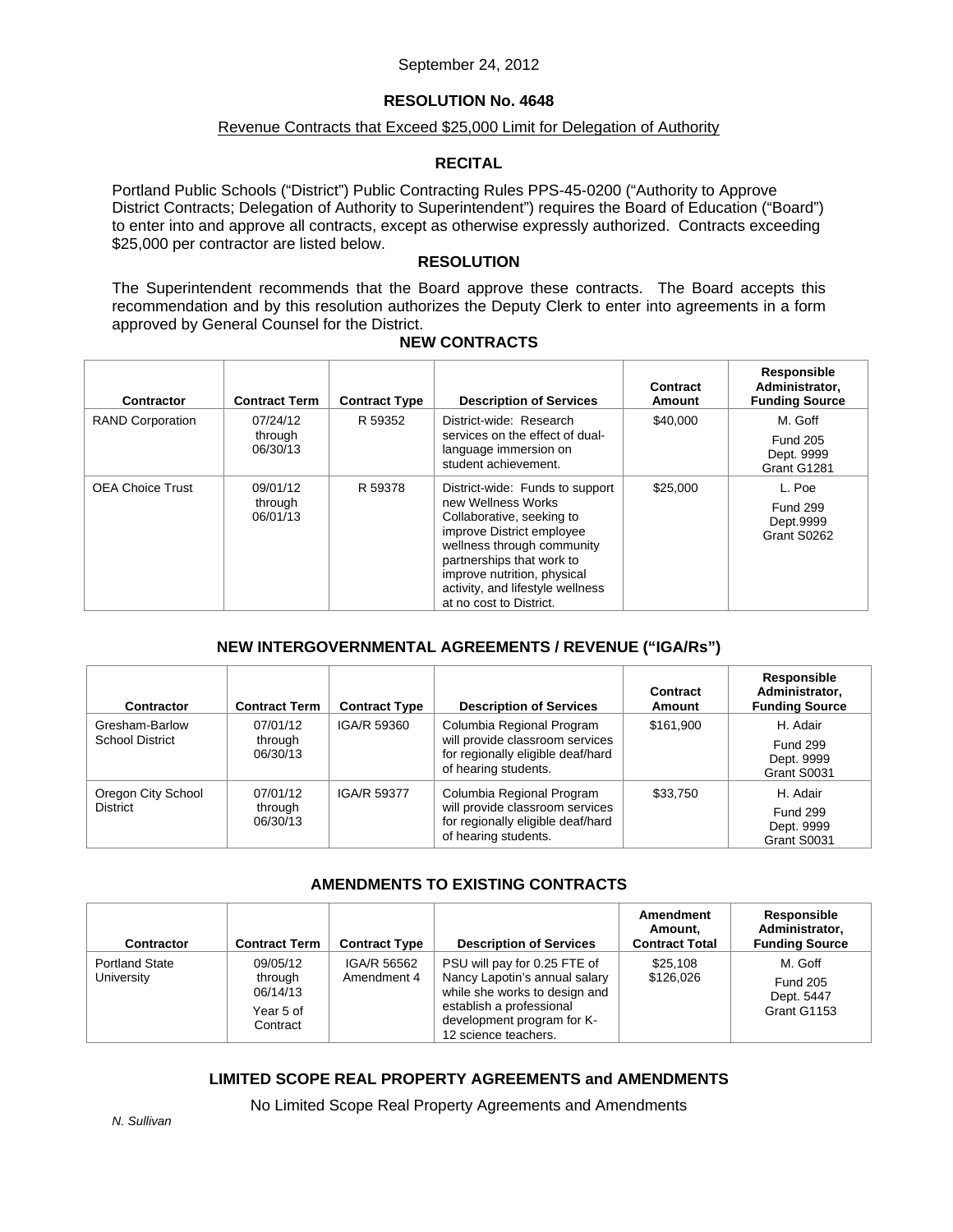# **RESOLUTION No. 4649**

## Expenditure Contracts that Exceed \$150,000 for Delegation of Authority

# **RECITAL**

Portland Public Schools ("District") Public Contracting Rules PPS-45-0200 ("Authority to Approve District Contracts; Delegation of Authority to Superintendent") requires the Board of Education ("Board") enter into contracts and approve payment for products, materials, supplies, capital outlay, equipment, and services whenever the total amount exceeds \$150,000 per contract, excepting settlement or real property agreements. Contracts meeting this criterion are listed below.

### **RESOLUTION**

The Superintendent recommends that the Board approve these contracts. The Board accepts this recommendation and by this resolution authorizes the Deputy Clerk to enter into agreements in a form approved by General Counsel for the District.

| Contractor                   | <b>Contract Term</b>            | <b>Contract Type</b>                           | <b>Description of Services</b>                                                                                                                                                                                                                | Contract<br>Amount | Responsible<br>Administrator,<br><b>Funding Source</b>                         |
|------------------------------|---------------------------------|------------------------------------------------|-----------------------------------------------------------------------------------------------------------------------------------------------------------------------------------------------------------------------------------------------|--------------------|--------------------------------------------------------------------------------|
| Pacific Educational<br>Group | 07/01/12<br>through<br>06/30/13 | Personal<br>Services<br>PS 59362               | District-wide: Professional<br>development, support, and<br>coaching focused on building<br>an infrastructure for systemic<br>equity transformation.                                                                                          | \$189,800          | S. Higgens<br><b>Fund 101</b><br>Dept. 5490                                    |
| <b>BBL Architects</b>        | 09/28/12<br>through<br>11/29/13 | Architectural<br><b>Services</b><br>ARCH 59xxx | Alameda PK-5, Bridlemile, K-<br>5. Laurelhurst K-8. Lewis K-5<br>& Wilson HS: Architectural<br>schematic design services<br>necessary for Alameda's<br>seismic rehabilitation and for<br>roofing repairs and upgrades<br>at all five schools. | \$253.760          | J. Owens<br>Funds 405 & 438<br>Depts. 5511 & 5597<br>Projects C0600<br>& J0740 |

### **NEW CONTRACTS**

# **NEW INTERGOVERNMENTAL AGREEMENTS ("IGAs")**

No New IGAs

# **AMENDMENTS TO EXISTING CONTRACTS**

No Amendments to Existing Contracts

*N. Sullivan*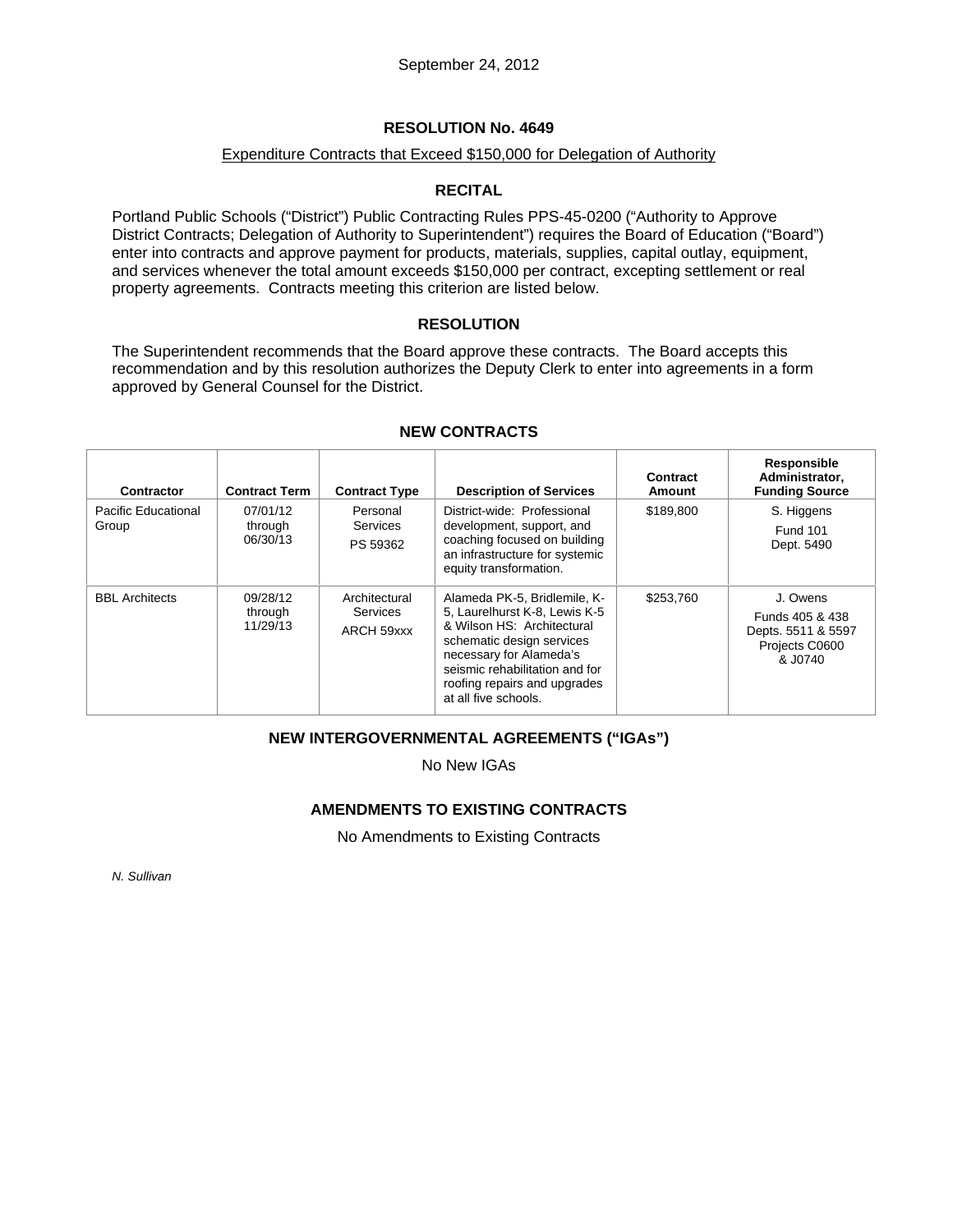## **Other Matters Requiring Board Action**

The Superintendent RECOMMENDED adoption of the following items:

#### Number 4650 through 4654

During the Committee of the Whole, Director Morton moved and Director Sargent seconded the motion to adopt Resolution 4650. The motion was put to a voice vote and passed unanimously 5-0 (vote: 5 yes, 0-no, with Directors Knowles and Adkins absent and Student Representative Garcia voting yes, unofficial).

During the Committee of the Whole, Director Sargent moved and Director Belisle seconded the motion to adopt Resolution 4651. The motion was put to a voice vote and passed unanimously 5-0 (vote: 5 yes, 0-no, with Directors Knowles and Adkins absent and Student Representative Garcia voting yes, unofficial).

Director Belisle moved and Director Sargent seconded the motion to adopt Resolutions 4652 and 4653. The motion was put to a voice vote and passed unanimously (vote: 5-yes, 0-no; with Directors Knowles and Adkins absent and Student Representative Garcia voting yes, unofficial).

During the Committee of the Whole, Director Sargent moved and Director Morton seconded the motion to adopt Resolution 4654. The motion was put to a voice vote and passed unanimously 5-0 (vote: 5 yes, 0-no, with Directors Knowles and Adkins absent and Student Representative Garcia voting yes, unofficial).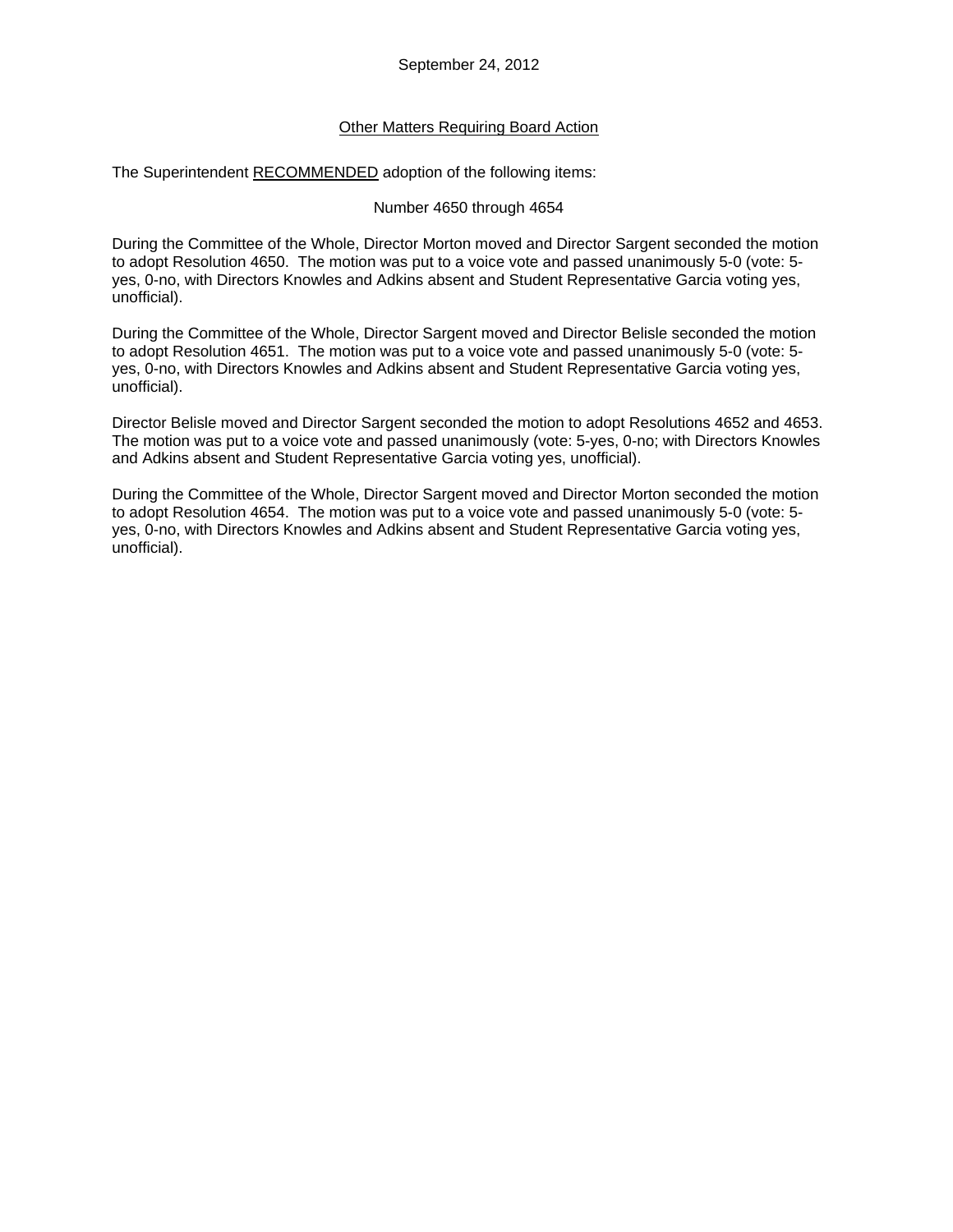# **RESOLUTION No. 4650**

### Authorizing the Superintendent to enter into an Memorandum of Understanding with Concordia University for master planning and replacement of Faubion K-8 School

# **RECITALS**

- A. Concordia University and Portland Public Schools have a long-standing relationship which has mutually benefited students of each institution, with ongoing tutoring and mentoring at several schools and specifically at Faubion K-8 school.
- B. Portland Public Schools and Concordia University have jointly used each other's facilities to expand and enrich the program offerings of each institution including PPS' play fields as well as Concordia's new library and sports complex.
- C. Concordia University students, particularly through their Student Service Corps, have donated hours of assistance to Faubion students to improve their academic success, while allowing Concordia education majors to receive valuable hands-on teaching experience.
- D. Concordia University's campus and Faubion K-8 school are adjacent but not currently constructed to take advantage of potential synergy between them.
- E. There are significant needs within the Cully-Concordia neighborhoods which a replaced Faubion K-8 school could help address including a health clinic, early learner center, family resource center, and other wrap-around services.

# **RESOLUTION**

The Board hereby authorizes the Superintendent to enter into a Memorandum of Understanding with Concordia University for the master planning and joint development of a new Faubion K-8 school.

*T. Magliano / B. Alexander*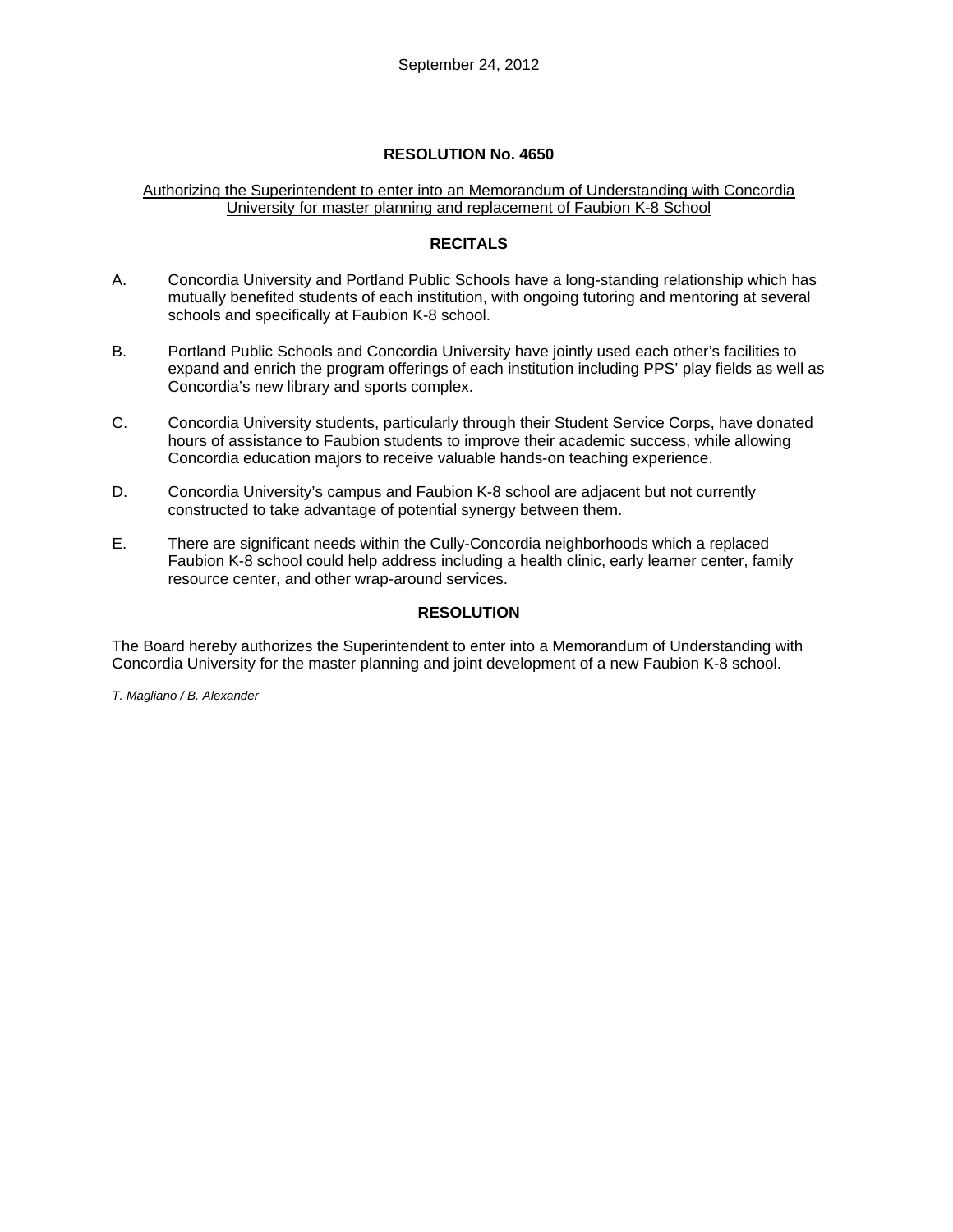## **RESOLUTION No. 4651**

### A Resolution of Multnomah County School District No. 1J, Multnomah County, Oregon, Calling for Creating a Portland Public Schools Capital Construction Bond Citizen Accountability Committee

### **RECITALS**

- A. After an extensive public process, and significant discussion during a series of Board of Education ("Board") meetings from June through August 2012, the Board resolved to refer a bond ballot measure for the November 6, 2012, general election.
- B. The Superintendent filed the proposed ballot measure (Measure 26-144) and explanatory statement to the Multnomah County Elections Office on August 21, 2012.
- C. Measure 26-144 requires citizen accountability, oversight, and annual audits of bond projects and expenditures. As such, the Board authorized the Superintendent to
	- 1. Develop a charter ("Charter") for a Capital Construction Bond Citizen Accountability Committee ("Committee") to assist the Board in monitoring the planning and progress of the bond program, and
	- 2. Recommend six committee members and a chairperson for appointment to the Committee.

### **RESOLUTION**

- 1. The Board hereby adopts the Charter to establish the Committee and its charge.
- 2. The Committee is comprised of six members and a chairperson as described in the Charter.
- 3. The Board directs the Superintendent, staff, and designated project consultants to provide support to the Committee as described in its Charter.
- C*. Sylvester / J. Owens*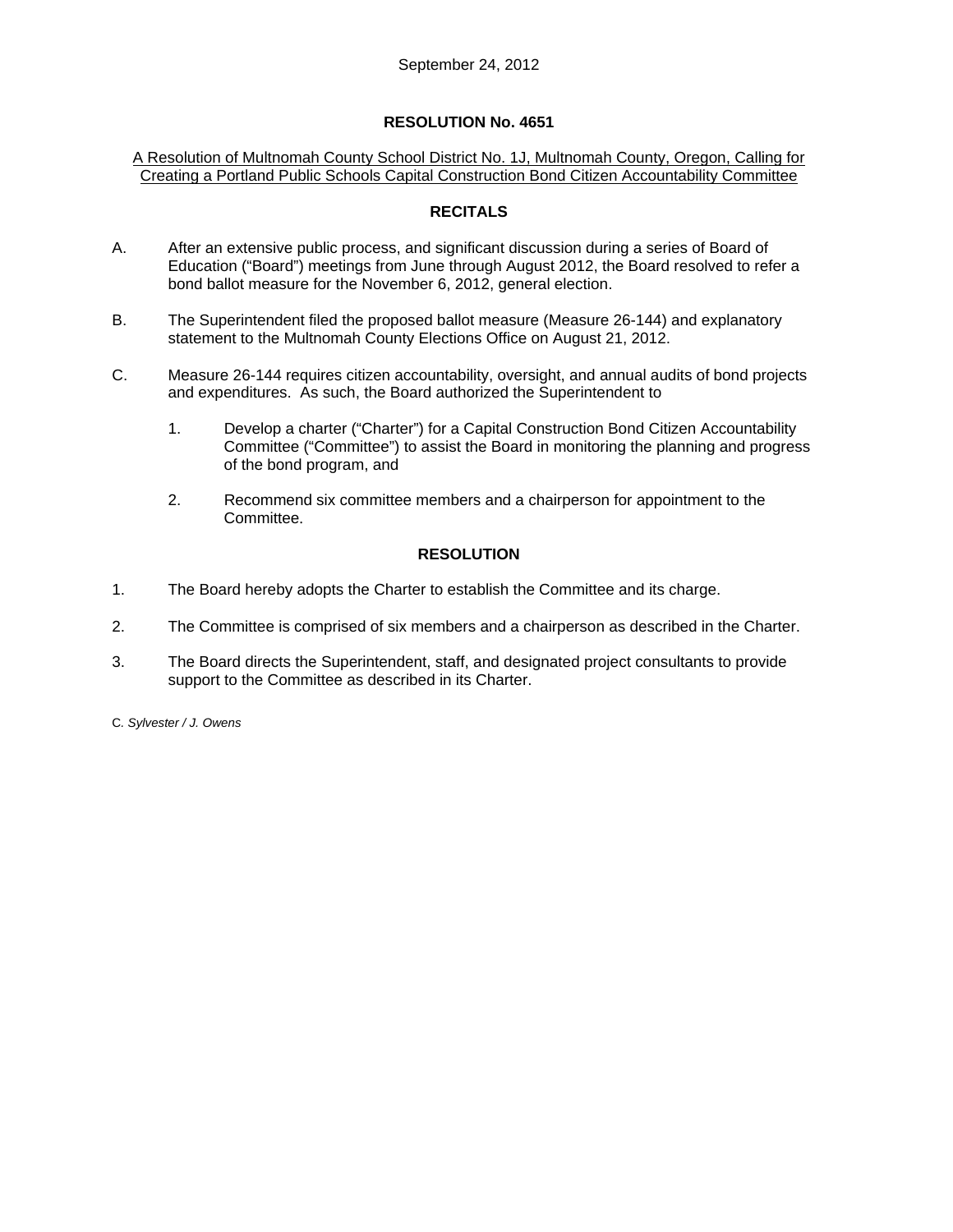#### September 24, 2012

#### **RESOLUTION No. 4652**

#### Appointment of Citizen Budget Review Committee Members

#### **RECITALS**

- A. The mission of the Citizen Budget Review Committee (CBRC) is to review, evaluate, and make recommendations to the Board of Education (Board) regarding the Superintendent's Proposed Budget and other budgetary issues identified by the CBRC or the Board. The CBRC receives its charge from the Board.
- B. In May 2011, the voters of the Portland Public School (PPS) District passed a Local Option Levy, Measure 26-122 which mandates independent citizen oversight to ensure tax dollars are used for purposes approved by local voters - funding for teaching positions. Measure 26-122 further mandates that no Local Option Levy funds will be used for district administration.
- C. The CBRC is composed of eight to twelve volunteer members. The Board appoints members to two-year terms with a student member appointed to a one-year term.
- D. PPS wants to be intentional and conscientious about the role that stakeholders play in important district decisions. The CBRC is an important element in PPS' stakeholder engagement. The membership of the committee has been developed with the Racial Educational Equity Policy in mind so as to increase the representation of families of color as essential partners in District decision-making.
- E. The Board recognizes that District employees and community members bring specialized knowledge and expertise to the CBRC and budgetary review process. The Board instructs all CBRC members to employ discretion, avoid conflicts of interest or any appearance of impropriety, and exercise care in performing their duties and making recommendations from which they may personally benefit.
- F. The District engaged in membership outreach through posting the availability of these volunteer positions on the District web site and via publication of three public notices in "The Oregonian" newspaper, as well as direct outreach to community organizations representing communities of color.
- G. The District received applications from two previous members indicating interest in serving an additional term but did not receive any applications from citizens who had not served previously. The District received one application from a Portland Public Schools student.
- H. Eight existing members will complete the second year of their terms, serving through June 30, 2013:
	- Adrienne Enriquez Toya Fick Roger Kirchner Scott McClain Julia Meier Rita Moore Betsy Salter Kathleen Taylor
- I. Applications have been reviewed and the Chief Financial Officer has provided a Staff Report to the Superintendent on the proposed membership list. The recommendations outlined below are submitted for approval.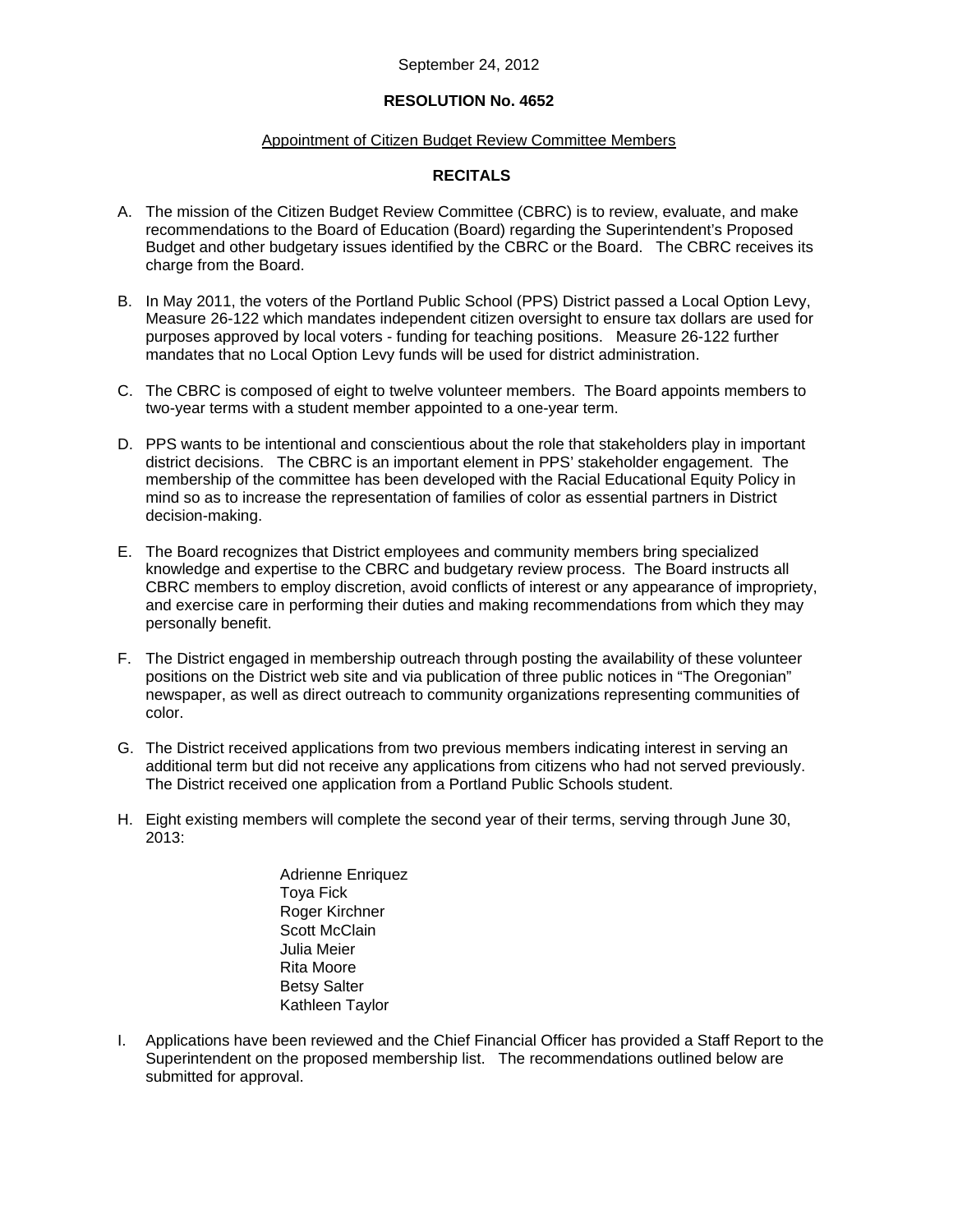# **RESOLUTION**

- 1**.** Dick Cherry and Tom Fuller are hereby appointed members of the Citizen Budget Review Committee serving through June 30, 2014.
- 2. Hallie Blashfield is hereby appointed as the student member of the Citizen Budget Review Committee serving through June 30, 2013.
- *3.* The Board hereby identifies the CBRC as the independent citizen oversight body to ensure tax dollars are used for purposes approved by local voters when they passed a Local Option Levy, Measure 26-122, in May 2011, and requests the CBRC to provide a report in this regard in addition to its report on the superintendent's proposed budget for 2013/14.
- *N. Sullivan / D. Wynde*

# **RESOLUTION No. 4653**

# **Minutes**

The following minutes are offered for adoption: August 20 and September 10, 2012

# **RESOLUTION No. 4654**

#### Appointment of Achievement Compact Committee

# **RECITALS**

- A. During the 2012 Legislative Session, Senate Bill 1581 created Achievement Compacts for K-12 districts, education services districts and Oregon's community colleges and universities. Beginning with the 2012-13 school year, each school district and education service district is required to form an "achievement compact advisory committee".
- B. The charge of this achievement compact advisory committee is:
	- To develop plans for achieving the district's outcomes, measures of progress, goals and targets expressed in an achievement compact, including methods of assessing and reporting progress toward the achievement of goals and targets; and
	- Recommend outcomes, measures of progress, goals and targets to be contained in the district's achievement compact for the next fiscal year.
- C. The achievement compact advisory committee is responsible for presenting a report of its recommendations to the Board of Education no later than February 1, 2013. The Board shall include this report with its achievement compact to the Oregon Education Investment Board.
- D. The Superintendent and union leadership have recommended employees to serve on the achievement compact advisory committee.